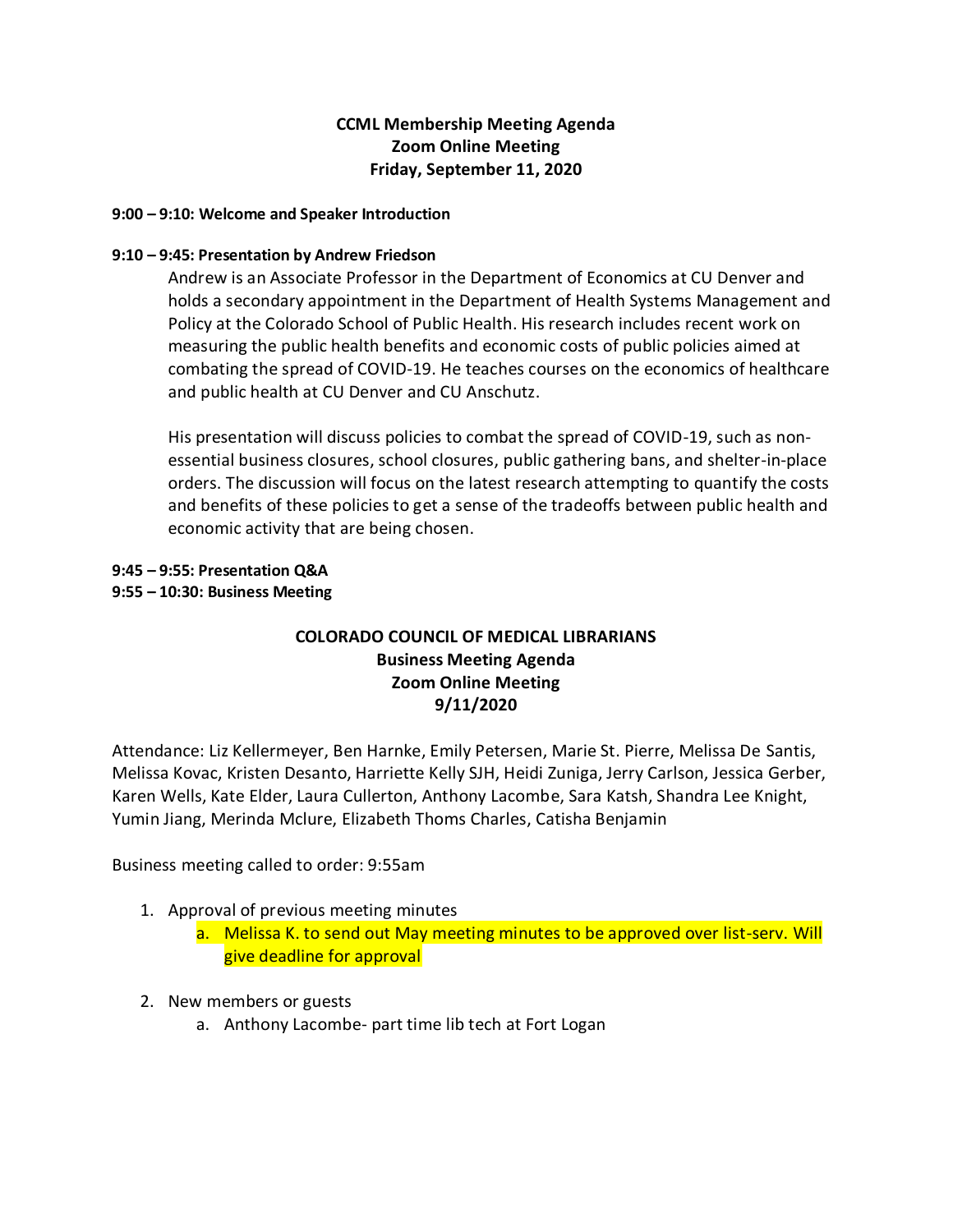- 3. President's report
	- a. Update on membership process: transition to prorated process. Physical checks sent to Strauss, p/u by Ben and given to Joe Richard. No treasurer report from Joe- from exec meeting (about \$14,000 in the bank, +\$0.12 from 2019). Member committee will meet in Oct to discuss delinquent members
- 4. President-elect's report
	- a. Not on call, Christi is lining up speakers
	- b. Think about becoming the next President-elect! Looking for the next cycle. Election held during November meeting.
- 5. Treasurer's report
	- a. Not on call, see Ben's comments above
- 6. Committee reports
	- Membership/Marketing
		- a. Liz- results from survey: results from June, 32 respondents, members like the meetings, not a lot of desire to change the meetings (times/days), wanting to improve tech, want to mix-up speakers, explore out-of-the-box meeting ideas, free parking was important, need more and consistent communication about committee work (no experience needed) and member benefits, improve social media outreach, partnerships/collaborations (students/public libraries/colleague connection)
	- Nominating
		- a. Kristen- sending email to list serv about positions/nominations, putting up candidates at the November meeting, looking for all positions (regular/emerita/new members can run)
	- Bylaws
		- a. Jerry- reviewing 1 article a month, adjusting article 3 based on new schedule, complete revision of bylaws, will present all changes/suggestions in April for approval.
	- Education
		- a. Melissa- send out a survey to gauge upcoming/former MLA webinar interest in the next week. How are ed speakers different from library speakers? Ask members what they want from each type of speaker.
	- Internet
		- a. Laura- created internal pages for committees to transfer info from wiki. Send info by 11/30/2020. Will be sending info guide to committees on how to transfer stuff.